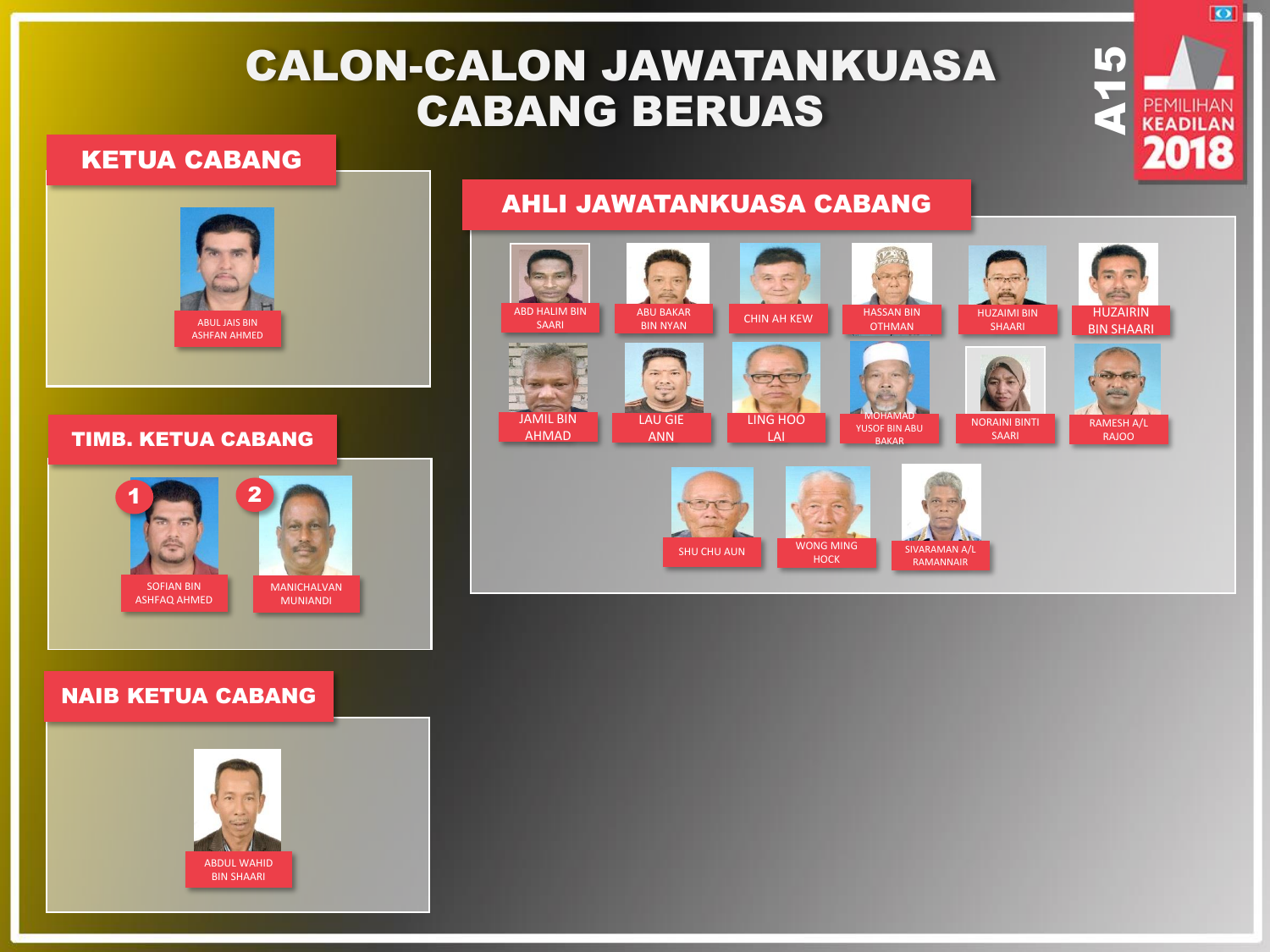# CALON-CALON JAWATANKUASA AMK CABANG BERUAS

### KETUA AMK CABANG



### AHLI JAWATANKUASA AMK CABANG



 $\mathbf{I}_{\mathbf{f}}$ 

ы

### TIMB. KETUA AMK CABANG



### NAIB KETUA AMK CABANG



# MENANG TANPA BERTANDING

WALAU BAGAIMANAPUN, PEMILIHAN MAJLIS PIMPINAN PUSAT, AMK PUSAT DAN WANITA PUSAT TETAP DIJALANKAN SEPERTI YANG TELAH DIJADUALKAN.

### TERIMA KASIH.